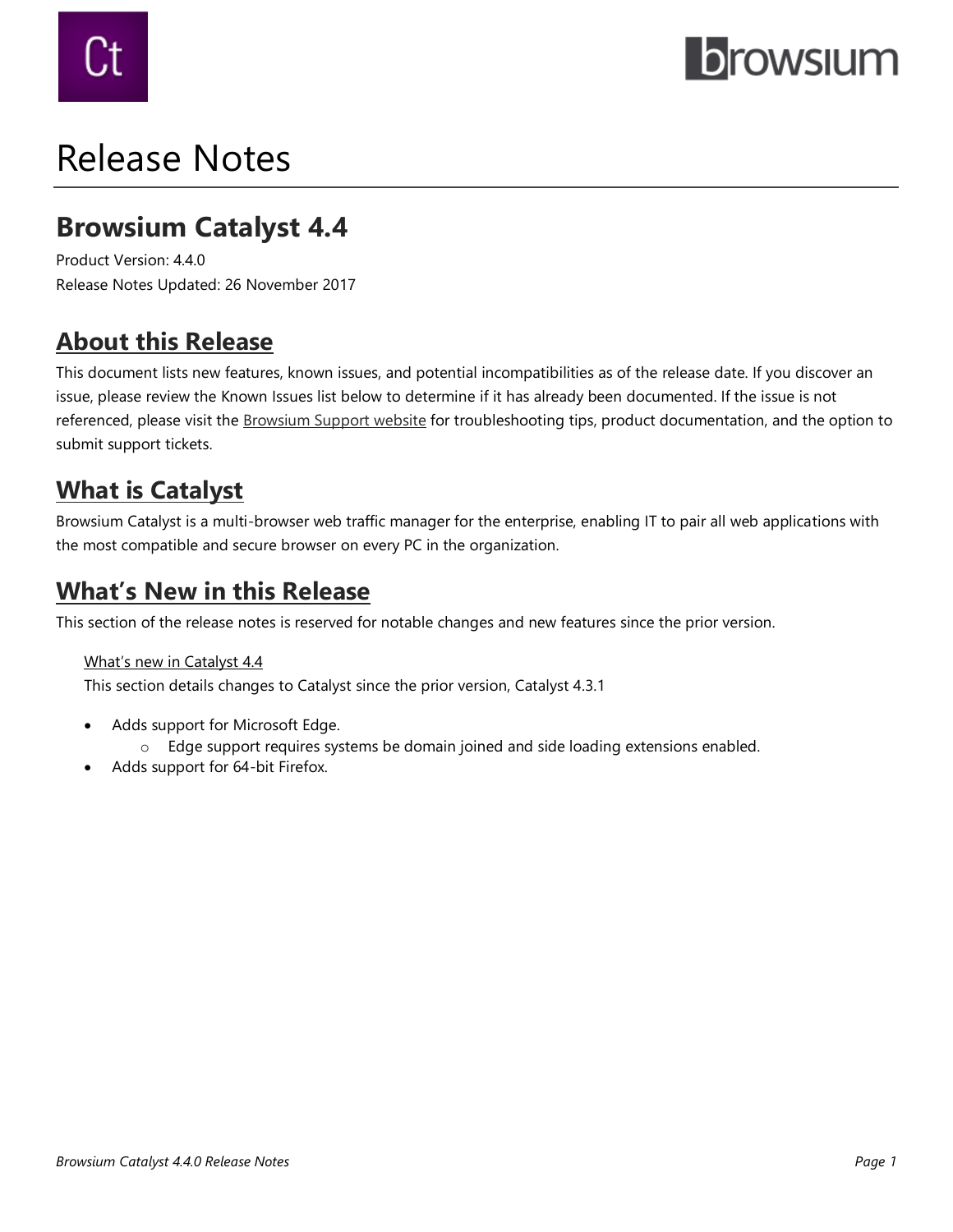# **Minimum System Requirements**

| <b>Operating System</b> | Windows 7 or later<br>Windows Server 2008 R2 or later (for multi-user terminal servers) |
|-------------------------|-----------------------------------------------------------------------------------------|
| <b>Browsers</b>         | Microsoft Internet Explorer 8, 9, 10, or 11                                             |
|                         | Microsoft Edge 40 or later                                                              |
|                         | Google Chrome 39 or later                                                               |
|                         | Mozilla Firefox 52 or later (41 or later with Browsium legacy extension)                |
| .NET Framework          | Version 3.5 SP1 or later (full version only)                                            |
| Processor               | 1 GHz 32-bit (x86) or 64-bit (x64) processor                                            |
| <b>Memory</b>           | 1GB total system RAM; 2GB for multi-user terminal servers                               |

# **Installing and Using This Release**

- You must install both Browsium Client (Browsium-ClientSetup.exe) and Catalyst Configuration Manager (Catalyst-Setup.exe) to develop Catalyst projects. End user PCs require only Browsium Client.
- It's a good practice to close browser windows, and associated processes, before installing Browsium Client. If browser windows are open, Browsium Client installer will close the windows and processes automatically, which may result in a warning message the next time the browser is launched. This warning message can be ignored. Enterprise deployments to end user PCs should be scripted to install at night or immediately following a reboot.
- Catalyst 4.4 cannot read projects created with Catalyst 1.x or 2.x. These projects must be recreated from scratch using Catalyst Configuration Manager. Catalyst 4.4 will read projects created with Catalyst 3. x. Catalyst Configuration Manager will upgrade these projects to the Catalyst 4.x format.
- Install Browsium Client in the 30-day evaluation mode by leaving the Catalyst License Key field blank on the "Client Configuration" screen during setup, unless Browsium has already provided you with a Catalyst license key.
- Catalyst Configuration Manager 4.4 cannot be installed if Ion Configuration Manager 3.x is already installed on the system. You must first uninstall Ion Configuration Manager 3.x. Upgrading Catalyst Configuration Manager 3.x to 4.4 is supported if Ion Configuration Manager 3.x is not present on the system.
- If you're also using Browsium Ion, you'll need to install Ion Configuration Manager 4.4 to run it on the same system as Catalyst Configuration Manager 4.4.
- If using Catalyst on Windows 8 or Windows 10, you will need to manually set Catalyst as the default browser in the Default Programs control panel or when prompted. For enterprise deployment, it's recommended that you control this setting via Group Policy.
- Read the Catalyst [Administration Guide](http://docs.browsium.com/guide/?v=4.4.0&p=Catalyst) for more information on installing and using Browsium Catalyst.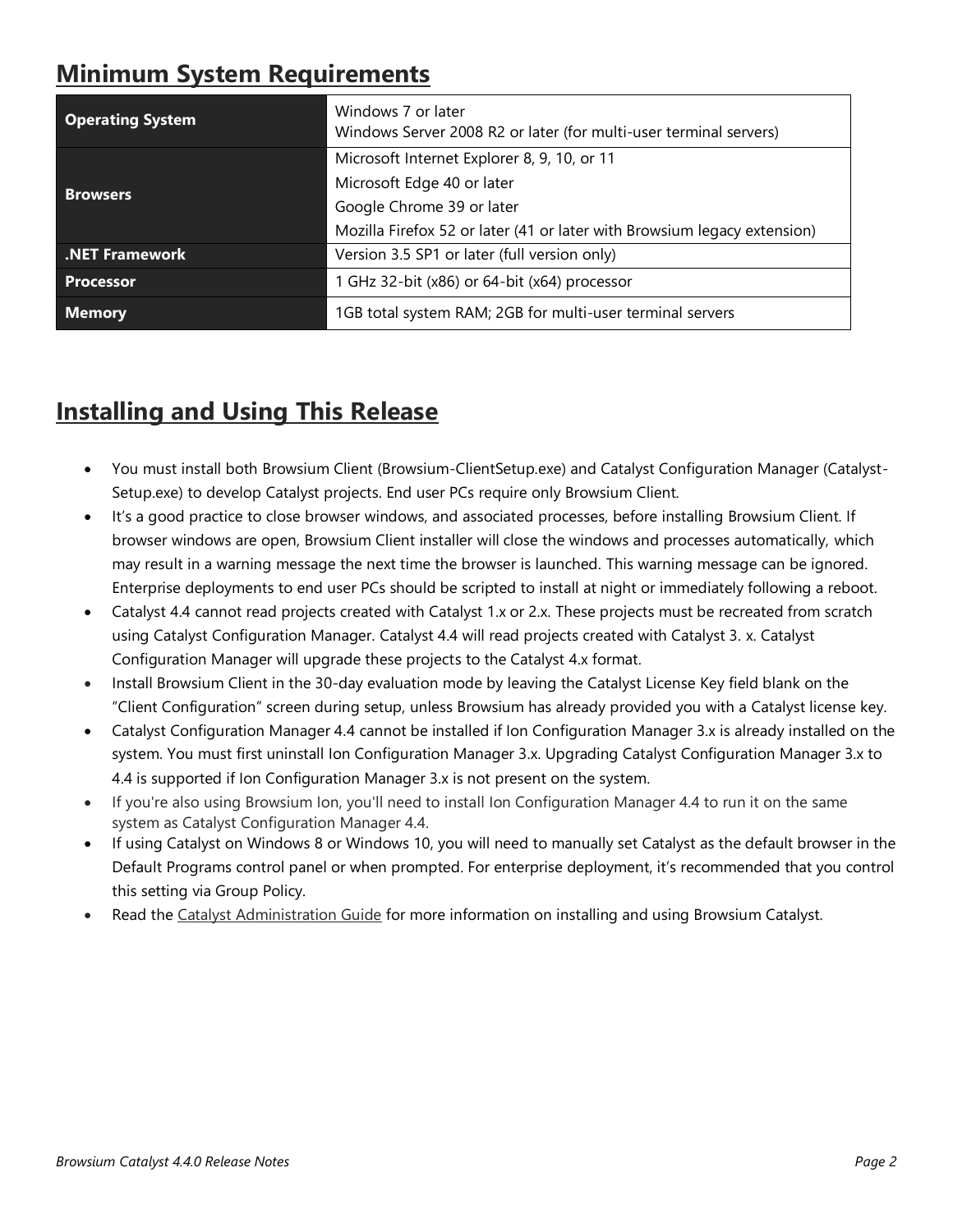### **Known Issues**

- Edge browser shows a "spinning dots" loading webpage when Catalyst redirects a web page out of Edge browser using "Same page" target action
- Catalyst's "close tab" starting action does not work on domain-joined PCs running IE8 because IE8 blocks scripts from running. The close.html page will appear and stay open in this case. This issue will not interfere with the proper function of any web applications.
- Links and web documents on the file system use a custom icon provided by Catalyst, when Catalyst set to be the default HTTP and HTTPS handler. On Windows XP, they use the icon of the last default browser before Catalyst was installed.
- Catalyst silently ignores the rules that have same Starting Browser and Target Browser value, regardless of other options selected for the rule.
- Catalyst is disabled by default for Internet Explorer's InPrivate mode and Chrome's Incognito mode. Catalyst can be enabled manually for these modes.
- The command to auto-enable the Catalyst Firefox extension, as documented in the Catalyst Admin Guide, may fail if multiple Firefox profiles are present on the system.
- When Project->Project Settings->Override Default Browser is enabled, the default browser may show a warning that it is not the default browser on the system. For Catalyst to be able to evaluate rules from non-browser applications, please select "Don't ask again" option in Internet Explorer, Firefox and Chrome browsers. These settings can be managed by Group Policy in an enterprise deployment.
- When Project-> Project Settings-> Override Default Browser is disabled, Internet shortcuts may fail to comply with Catalyst rules if the default browser defined in Windows Default Programs is not already running when the link is clicked. To avoid this issue, it is recommended that you set Override Default Browser to Enabled, and manage the default browser setting via the Catalyst configuration.
- Catalyst cannot execute a rule against the homepage for Firefox. The homepage will load regardless of Catalyst settings. In general, it is not recommended to set Catalyst rules for URLs that are also set as browser homepages.
- Setting a rule to open google.com in Internet Explorer can cause unpredictable behavior when using the New Tab button or searching via Chrome's address bar. The New Tab page and address bar searches in Chrome include references to google.com that can trigger redirection to Internet Explorer. To avoid this issue, always use Chrome for Google sites if using Chrome for any sites, or create a rule with Target Browser = Any for google.com.
- Catalyst does not support Custom zones in Internet Explorer.
- When a browser has Block Other Requests enabled, it will not evaluate rules unless those rules have a Starting Browser set to Any. A rule with the Starting Browser set to a specific browser and the Target Browser set to a browser with Block Other Requests enabled may cause a looping condition and should be avoided.
- Browsium Controller is not launched in developer mode when started (or restarted) from the Utilities menu within Catalyst Configuration Manager. Therefore, neither Splash Screen nor the Windows 8+ (and Windows Server 2012) default browser picker dialog will be shown when Controller is started. The Controller is started in developer mode when choosing Start Test Configuration from the File menu.
- When redirecting between browsers via Catalyst rules, the Starting Browser may navigate to a blank page, navigate back one page in the browser history, or close the tab entirely if the navigation crosses between Internet Explorer zones. This is due to an issue with how Internet Explorer exposes its history to Browser Helper Objects. This issue should not interfere with the proper function of any web applications.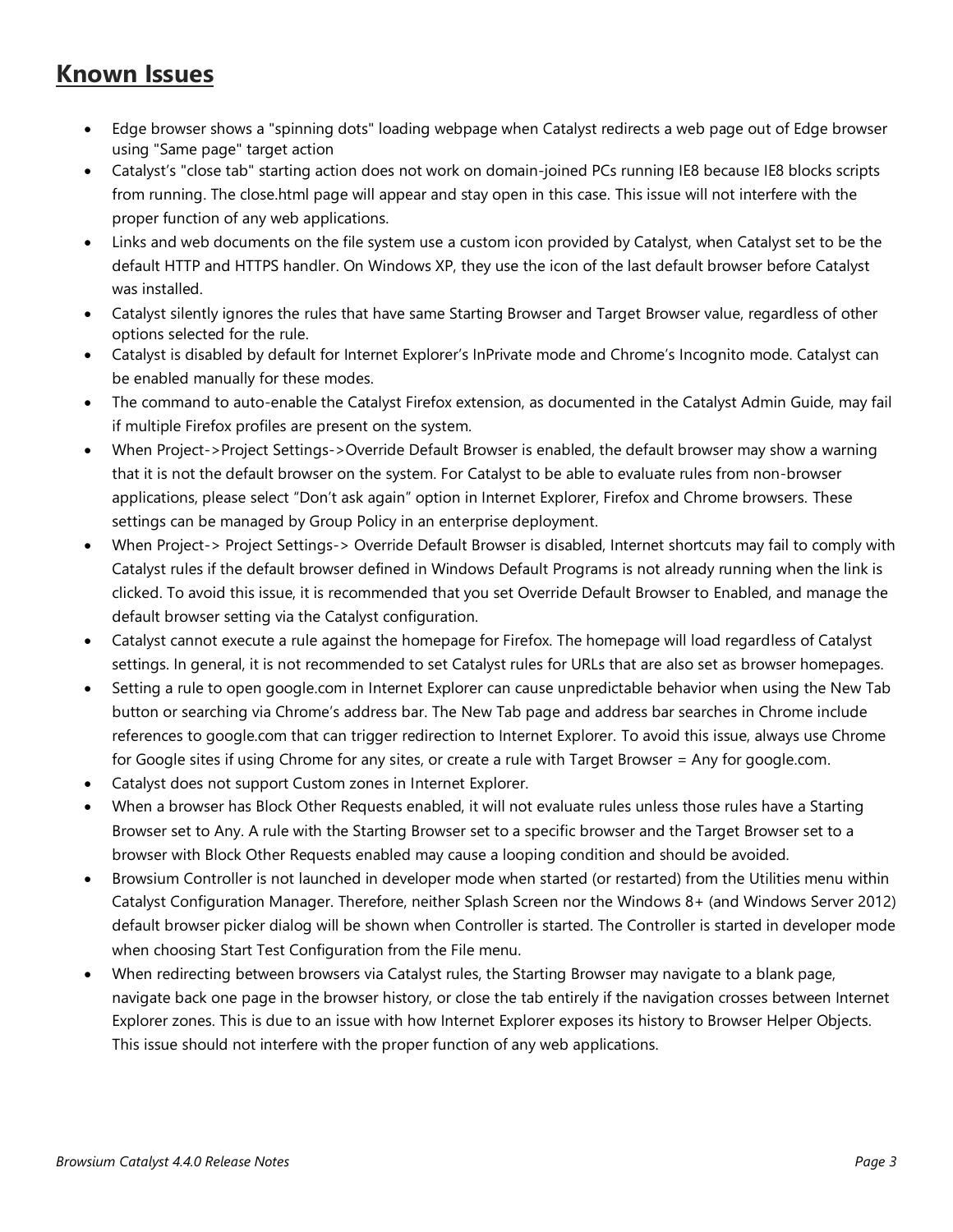# **Contact**

For technical support, please visit the [Browsium Support website.](https://www.browsium.com/support/)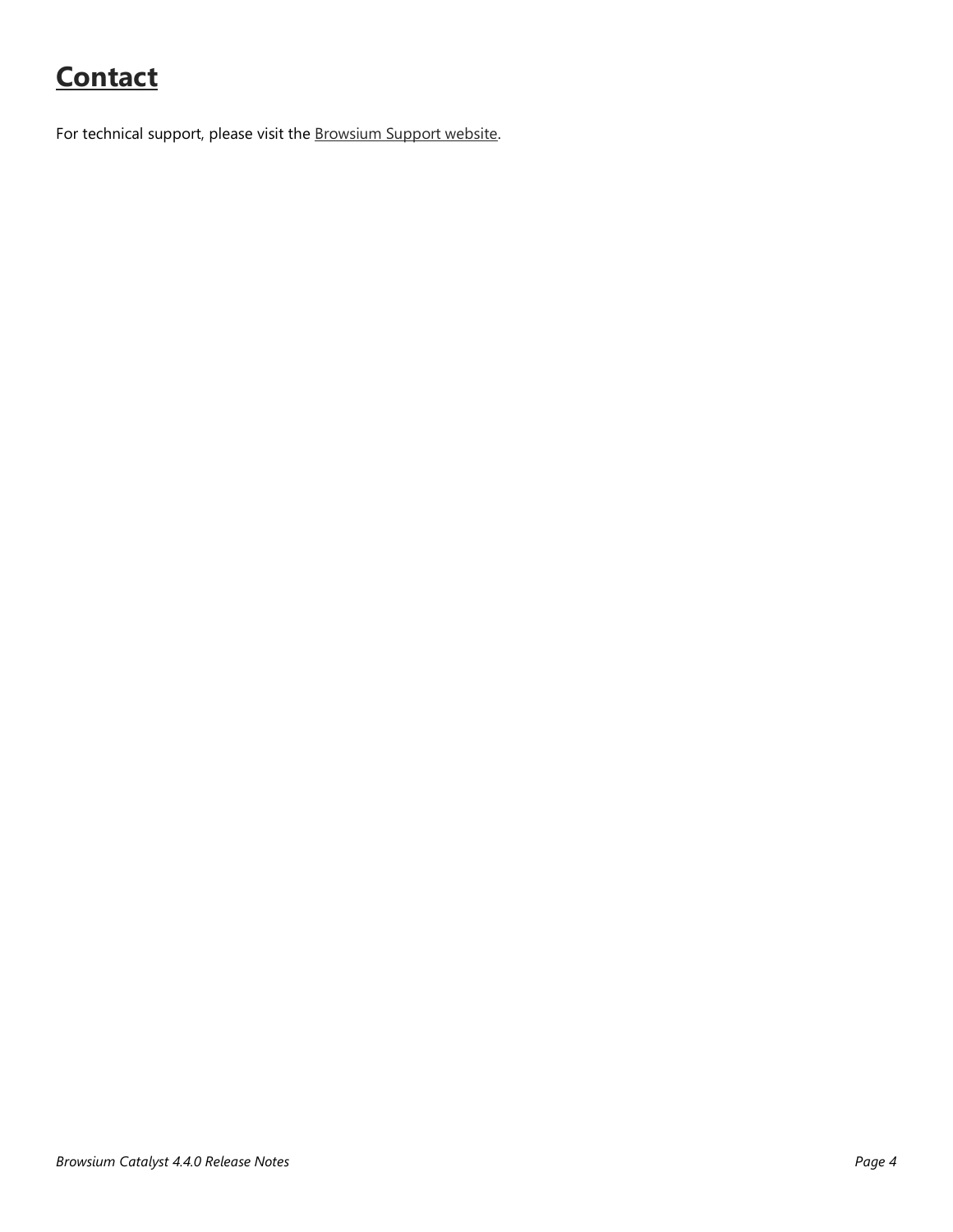# **What's New in Prior Releases**

#### What's new in Catalyst 4.3.1

This section details changes to Catalyst since the prior version, Catalyst 4.3.

• Fixes a bug in Browsium Client Internet Explorer Extension so that it now properly registers itself as compatible with Internet Explorer Enhanced Protected Mode on Windows 8 and later.

#### What's new in Catalyst 4.3

This section details changes to Catalyst since the prior version, Catalyst 4.2.4.

- Fixes an issue in Catalyst where certain Any to Any rules weren't being processed correctly.
- Fixes an issue in Catalyst where desktop shortcuts that result in being processed with Any to Any rules were not resulting in a navigation.
- Adds additional logging for Catalyst rule processing.
- Fixes an issue where websites that relied on an overridden window.onLoad function were failing to render correctly in Firefox and Chrome when the Browsium Client extension was enabled.

The four changes above only available in build 4.3.0.286, slipstreamed into Catalyst release channel on 5 June 2017.

- Updated Firefox extension uses new WebExtensions model for better performance and reliability.
- Other behind-the-scenes bug fixes to improve Catalyst reliability on complex enterprise networks.

#### What's new in Catalyst 4.2.4

This section details changes to Catalyst since the prior version, Catalyst 4.2.3.

- There are no changes to Catalyst functionality in the 4.2.4 release.
- Changes to Ion 4.2.4 necessitate deployment of Browsium Client 4.2.4, which in turn requires Catalyst Configuration Manager 4.2.4. Therefore, Catalyst customers using Ion 4.2.4 should also deploy Catalyst 4.2.4.

#### What's new in Catalyst 4.2.3

This section details changes to Catalyst since the prior version, Catalyst 4.2.2.

• Fixes a compatibility issue in the Browsium Internet Explorer Extension that could cause certain older ActiveX controls to crash when closing an Internet Explorer window.

#### What's new in Catalyst 4.2.2

This section details changes to Catalyst since the prior version, Catalyst 4.2.1.

- There are no changes to Catalyst functionality in the 4.2.2 release.
- Changes to Ion 4.2.2 necessitate deployment of Browsium Client 4.2.2, which in turn requires Catalyst Configuration Manager 4.2.2. Therefore, Catalyst customers using Ion 4.2.2 should also deploy Catalyst 4.2.2.

#### What's new in Catalyst 4.2.1

This section details changes to Catalyst since the prior version, Catalyst 4.2.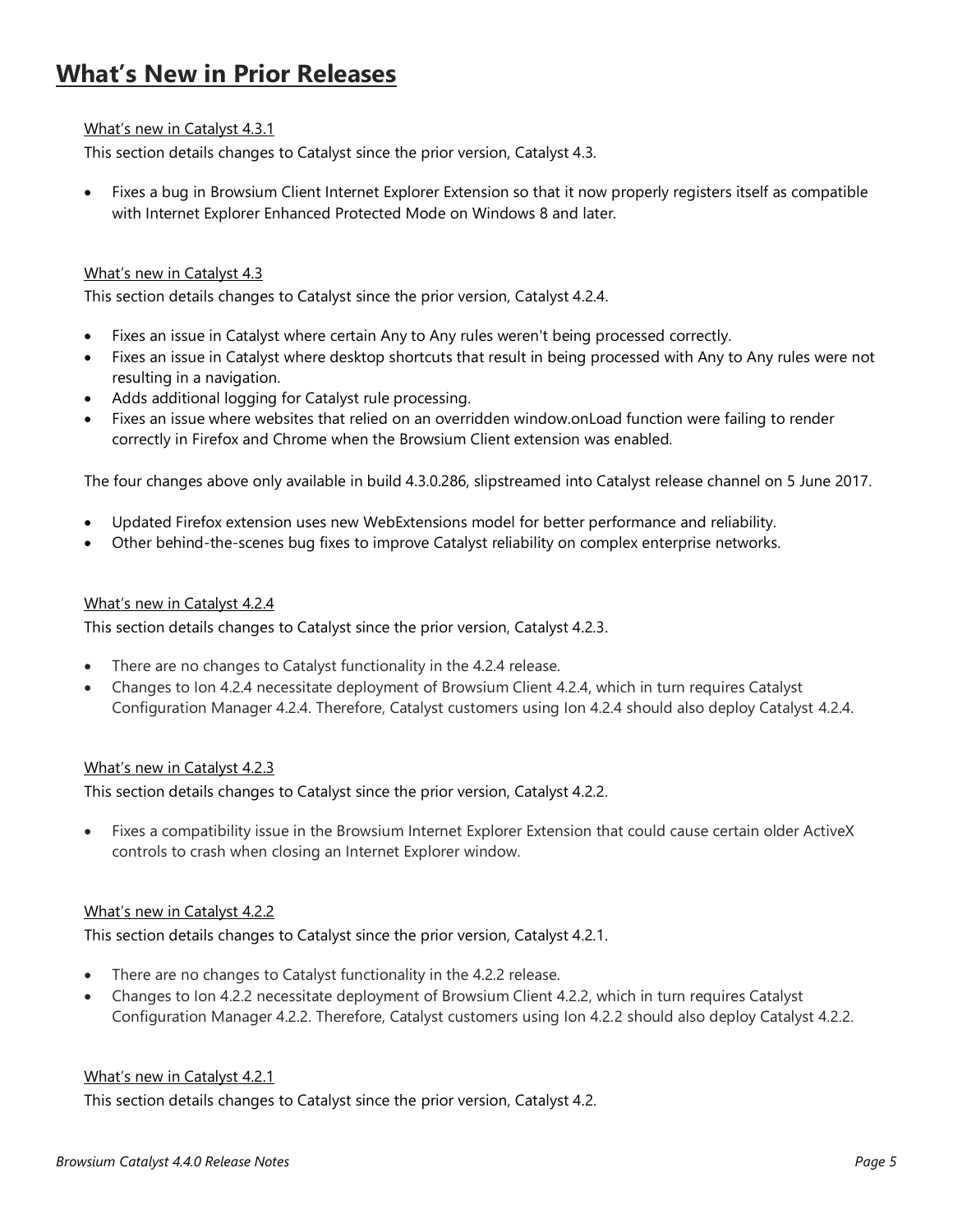- There are no changes to Catalyst functionality in the 4.2.1 release.
- Changes to Ion 4.2.1 necessitate deployment of Browsium Client 4.2.1, which in turn requires Catalyst Configuration Manager 4.2.1. Therefore, customers using Ion 4.2.1 should also deploy Catalyst 4.2.1.

#### What's new in Catalyst 4.2

This section details changes to Catalyst since the prior version, Catalyst 4.1.1.

- Adds "find" functionality to the Catalyst Manager.
- Adds the ability to export Catalyst rules to CSV
- Adds the ability to define a batch file as a custom browser in Catalyst.
- Improves client startup performance when some modules are inactive.
- Adds a notification area to Catalyst Manager to notify when project update activation has reloaded a project.
- Adds support for multi-process Firefox which is planned to become the default operating mode in Firefox 51 and later.

#### What's new in Catalyst 4.1.1

This section details changes to Catalyst since the prior version, Catalyst 4.1.

• Fixes an issue with Catalyst on Windows 10 where an infinite redirect loop could occur if hopping across security zones originating with a site that contains a JavaScript-based redirect.

#### What's new in Catalyst 4.1

This section details changes to Catalyst since the prior version, Catalyst 4.0.1.

- Adds the ability to create new rules at any location in the Rules Manager list in Catalyst Configuration Manager.
- Adds the ability to handle file:// protocol redirects between browsers.
- Combines the splash screens for all modules into a single splash screen displaying configuration information for each module.
- General improvements to Browsium Client in the areas of stabilization, robustness, and performance.
- Fixes a bug that allowed Catalyst Configuration Manager to launch URLs while elevated.
- Fixes a bug that caused Catalyst to corrupt some case-sensitive URLs on redirect.
- Fixes a bug that blocked new tab navigations when the Internet Explorer window has no tabs.
- Fixes a bug that caused Browsium Controller to crash on some systems while displaying the splash screen.

#### What's new in Catalyst 4.0.1

This section details changes to Catalyst since the prior version, Catalyst 4.0.

- Fixes an issue that causes case-sensitive URLs invoked from outside a browser to be changed to lower case when Catalyst is set as the default browser.
- If you're also using Browsium Ion, you'll need to install Ion Configuration Manager 4.0.1 to run it on the same system as Catalyst Configuration Manager 4.0.1.

#### What's new in Catalyst 4.0

This section details changes to Catalyst since the prior version, Catalyst 3.2.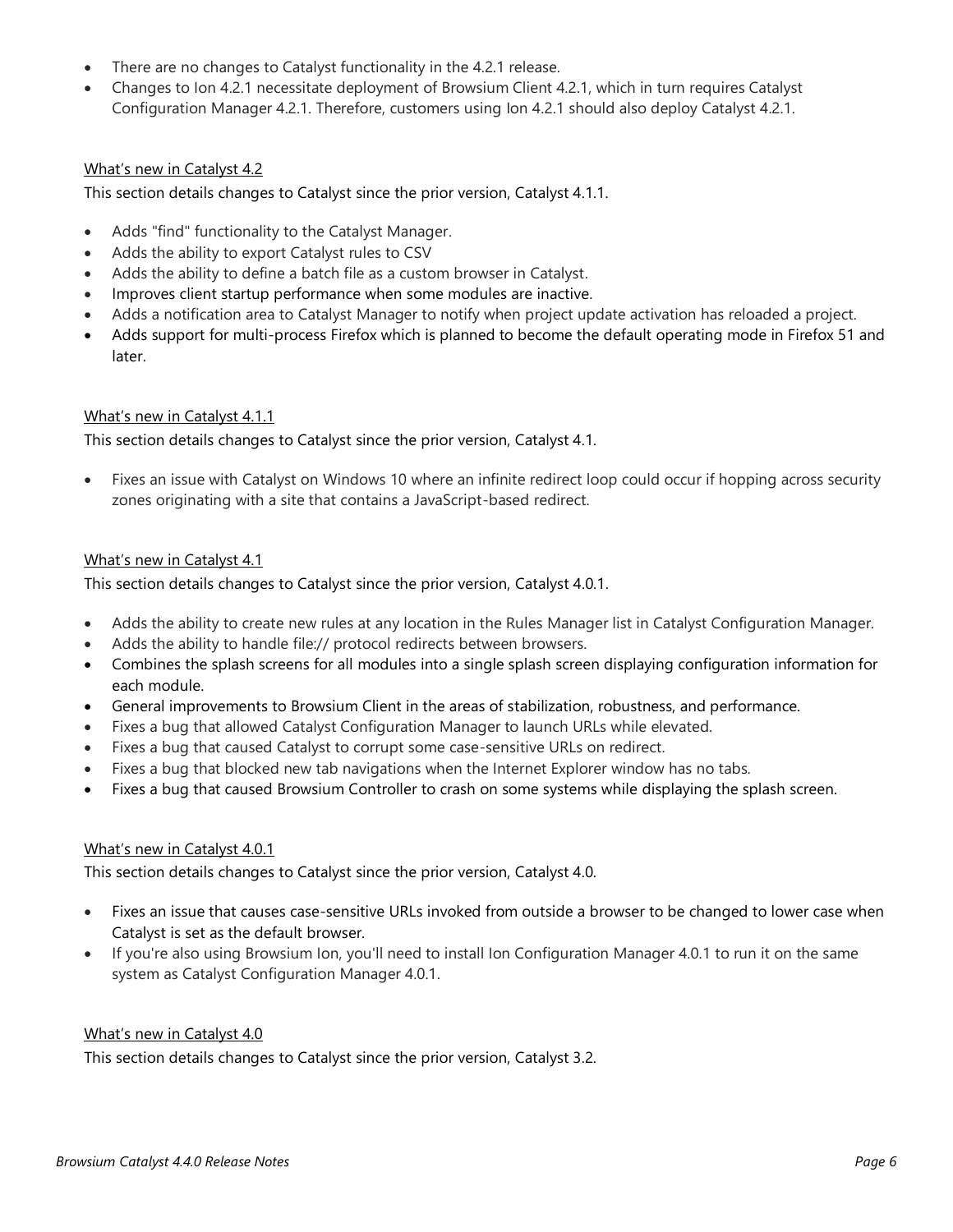- The new, unified Browsium Client includes the agent functionality for Proton, Ion, and Catalyst, resulting in a simple client deployment that works with all modules in the Browsium browser management suite.
	- o Browsium Client includes browser extensions for Internet Explorer, Chrome, and Firefox.
	- o Browsium Client installs a new Browsium Service (BrowsiumService.exe) to handle client operations that require administrative privileges at runtime.
	- o Browsium Controller (BrowsiumController.exe) and Browsium Monitor (BrowsiumMonitor.exe) replace Browsium Catalyst Controller (BrowsiumCatalystController.exe) and Browsium Catalyst Monitor (BrowsiumCatalystMonitor.exe) from prior versions. These new processes provide functionality for Ion, Catalyst, and Proton if configured, reducing the overall memory footprint and number of processes required to run the Browsium suite.
- Adds support for 'Starts With' rule matching to provide more granular targeting of websites that require browser redirection.
- Adds support for Enhanced Protected Mode in Internet Explorer. The Browsium Client Extension for Internet Explorer is now 64-bit compatible, so Catalyst can run in 64-bit Internet Explorer tab processes.

#### What's new in Catalyst 3.2:

This section details changes to Catalyst since the prior version, Catalyst 3.1.2.

- New Project Update Activation feature improves configuration deployment by enabling on-the-fly and scheduled configuration updates on clients without restarting the Catalyst Controller.
- Catalyst now supports rule evaluation within browsers that have been launched "as administrator".
- The default browser selected within Catalyst now handles invoking "Search Online" from within the Windows Task Manager, and similar utilities. The search will be launched inside the default browser in the Catalyst configuration.
- Fixes a bug in Catalyst default browser handler to successfully launch Visual Studio web debugger.
- Fixes a bug that affects Regex rules with some special options.
- Fixes a bug in Catalyst Internet Explorer Add-on to avoid a navigation error that results in a blank page with the URL http:/// on certain rule evaluations.

#### What's new in Catalyst 3.1.2:

This section details changes to Catalyst since the prior version, Catalyst 3.1.1.

- Includes a new Catalyst Extension for Firefox (version 3.2.0.58) which is signed by Mozilla and compatible with the current Firefox release 44 (and later) which requires signed extensions.
- Fixes a crash in BrowsiumCatalystLauncher.exe when opening new links from third party applications.
- Fixes a crash in the Enable Firefox Extension registry action when there are empty Firefox profiles on the system.

#### What's new in Catalyst 3.1.1:

This section details changes to Catalyst since the prior version, Catalyst 3.1.

- Fixes a transport layer bug that caused the Catalyst Controller to hang when non ASCII characters are present in a URL.
- Fixes a bug in the Catalyst Chrome extension when evaluating a rule on a URL that opens in a new window.
- Fixes a bug in the Catalyst Chrome extension when evaluating a zone rule.

#### What's new in Catalyst 3.1:

This section details changes to Catalyst since the prior version, Catalyst 3.0.1.

Adds support for Windows 10 (IE11, Chrome, and Firefox only; Catalyst does not work with the Edge browser which has no extension model).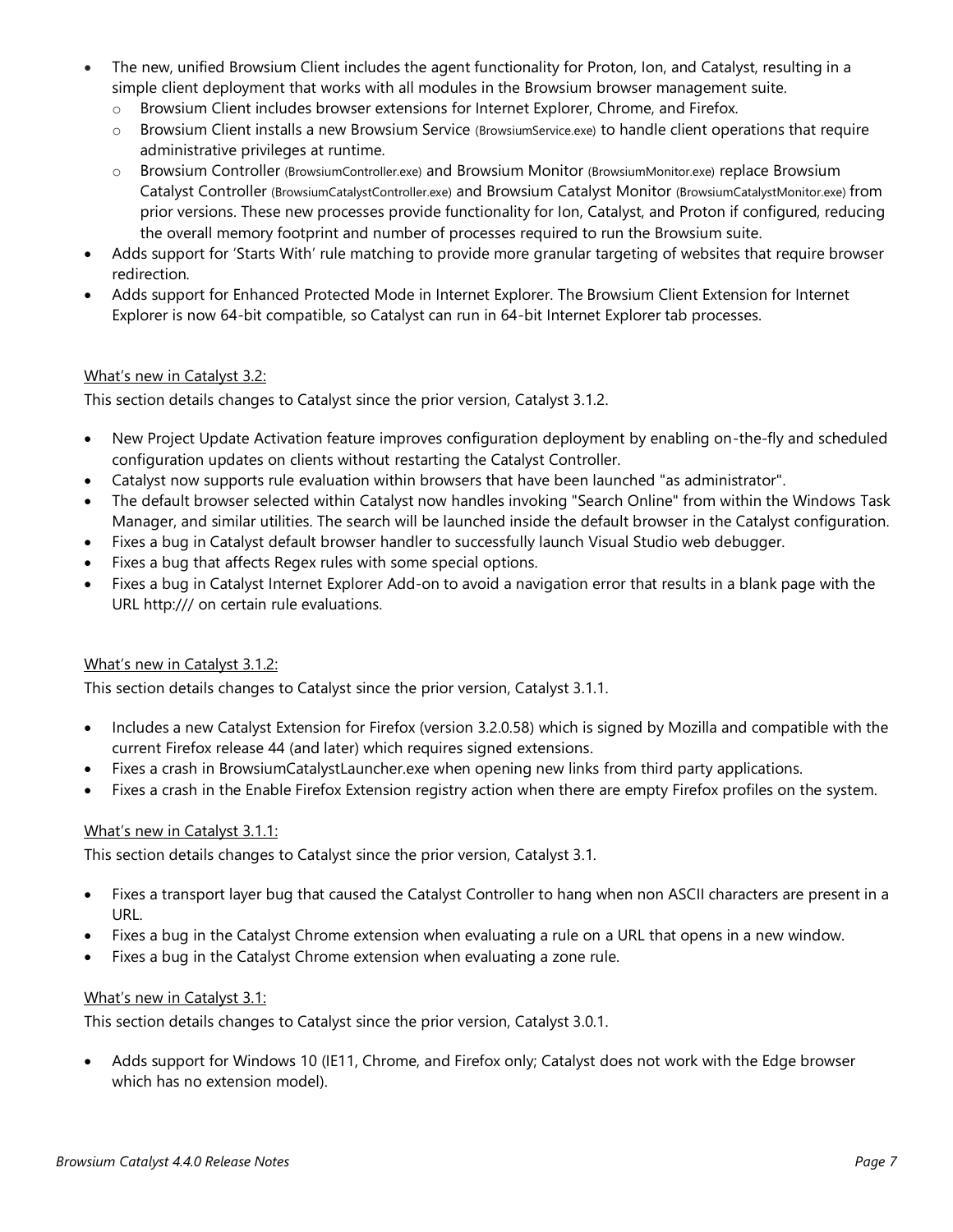- Fixes an issue in the Catalyst Chrome extension which causes the Chrome back button to loop between the current and next most recent URL.
- Improves the experience in Chrome for websites with 302-redirected traffic.
- Fixes in issue which causes Catalyst to fail to run properly on the Turkish version of Windows.

#### What's new in Catalyst 3.0.1:

- Fixes an issue which causes Catalyst to fail to bring minimized browser windows into focus when executing a browser redirection.
- Fixes an issue which causes Catalyst to fail to properly redirect links from within Microsoft Outlook.
- Improves "Same Page" starting action experience for Internet Explorer when the navigation causes a zone switch.
- Adds an advanced custom Catalyst preference that allows Catalyst to evaluate rules on 302 redirected traffic.
- Fixes an issue in rule evaluation when very long URLs are used.
- Fixes a rare race condition in Catalyst controller that could cause it to stop evaluating rules.

#### What's new in Catalyst 3.0.0:

- New Catalyst Configuration Manager, based on Ion Configuration Manager, delivering consistent experience, improved speed, and enabling more rapid addition of new features.
- Copy/paste rules within and between projects for faster configuration development.
- Improved configuration testing functionality uses XML files instead of serialized registry entries, with automatic saving of project files and simplified menu options – consistent with Ion.
- Logging to Event Viewer for both Catalyst Configuration Manager and Catalyst Client.
- Renamed Catalyst Configuration Manager installer to Catalyst-ManagerSetup.msi (from Catalyst-AdminSetup.msi in prior versions).
- Added Splash Screen that is displayed on Controller start, but defaults to 'Disabled' in Project Settings. Splash Screen is always shown if Controller is started via Start Test Configuration.
- Simplified configuration hierarchy, based on XML-formatted project files, to ease deployment. (Note, Catalyst 3 is not compatible with Catalyst 2 project files.)
- New ADM/ADMX templates for easy Group Policy deployment of configuration file pointers are available from the [Catalyst Knowledge Base.](http://www.browsium.com/faqs/browsium-adm-admx-templates-ion-catalysthttp:/www.browsium.com/faqs/browsium-adm-admx-templates-ion-catalyst)
- Updated the command-line switch that displays registry and file location of active Catalyst configuration, now via the command "BrowsiumCatalystController /WhichConfig".
- Added a new capability to show WhichConfig results and .NET CLR version by pressing 'Ctrl' while displaying the Catalyst Configuration Manager About Box.
- Improved robustness to handle scenarios where browser processes start before Catalyst Controller after PC reboot
- Configuration caching to enable offline Catalyst process initialization when deploying project file on a server.
- New configuration option to set Target Browser = Any, allowing specific sites to open in any browser, even when Block Other Requests is enabled.
- Support for defining Chrome Application Mode (Chrome with no menus or address bar) as a custom browser, with rule evaluation to and from Chrome Application Mode.
- New asynchronous Chrome extension runs as standalone Windows process for greater robustness.
- Support for high DPI monitors enables project development at any screen resolution.
- Catalyst process names have been updated to be more consistent and more easily identified:

*Prior → Current* 

ManagerUI.exe → BrowsiumCatalystManager.exe

Controller.exe  $\rightarrow$  BrowsiumCatalystController.exe

CatalystMonitor.exe  $\rightarrow$  BrowsiumCatalystMonitor.exe

What's new in Catalyst 2.0.2: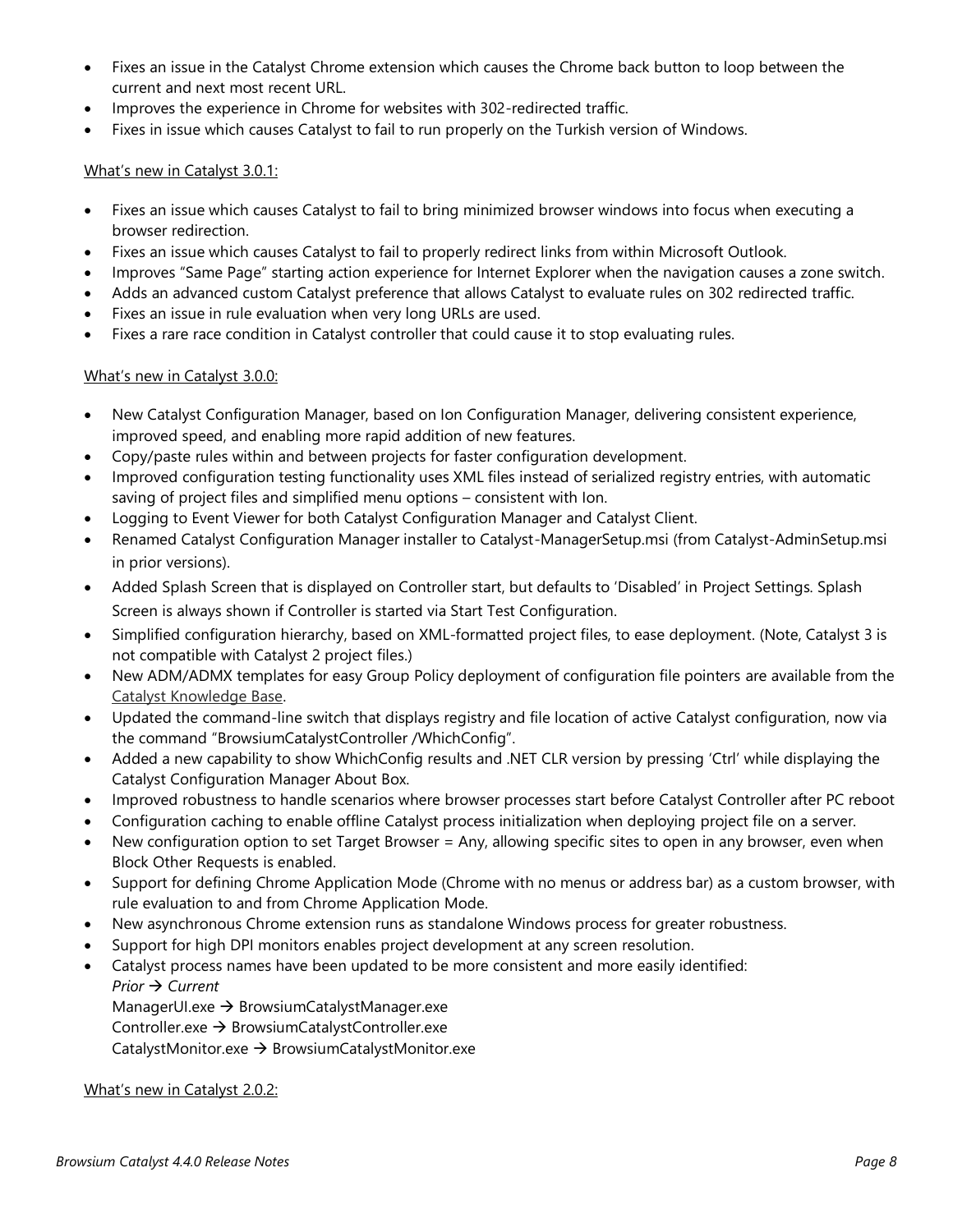• Fixes an issue that blocked Catalyst Controller from starting when no network connection is available.

#### What's new in Catalyst 2.0.1:

- Improves Chrome window focus after redirection from Internet Explorer to Chrome.
- Fixes an issue that blocked Catalyst Controller from starting on non-English versions of Windows XP.
- Support for alpha-numeric license keys.

#### What's new in Catalyst 2.0:

- Support for Windows 8.1 with IE11, and IE11 on Windows 7.
- Support for bi-directional redirection of URLs between native Internet Explorer, Chrome, and Firefox and virtual IE using Citrix XenApp.
- Support for bi-directional redirection of URLs between native Internet Explorer, Chrome and Firefox and virtual IE using VMware ThinApp.
- New command-line switch displays active Catalyst configuration via the command "Controller /WhichConfig".
- Integrated setup allows choice of license key or 30-day evaluation during installation of Catalyst Client.
- Fixes an issue where custom browser paths did not automatically insert a trailing slash when exporting projects to ADM or ADMX files.
- Fixes an issue where navigation between zones caused a blank page or redirection message in Internet Explorer when the desired Starting Browser action is Same Page.

#### What's new in Catalyst 1.0.3:

- Windows Server 2003 and Windows Server 2008 are now supported operating system platforms.
- Fixes a port conflict bug in multi-user environments. The prior release did not work properly when two users running the Catalyst Client were logged into the same multi-user server with Remote Desktop Services or Citrix.
- Includes new versions of both Catalyst Client and Catalyst Configuration Manager. On systems running Catalyst 1.0.2 or older, the older components must be uninstalled from Add/Remove Programs before installing 1.0.3.

#### What's new in Catalyst 1.0.2:

- Fixes an issue where desktop shortcuts and URLs accessed from the Run command opened slowly and generated an error message on PCs running Windows XP where Catalyst had taken over as the default browser from Internet Explorer. Catalyst properly takes over as the default browser now.
- Fixes an issue where Catalyst did not properly return Internet Explorer as default browser on Windows 7 when "Clearing Local Settings" in the Catalyst Configuration Manager. Catalyst properly returns Internet Explorer as the default browser now.
- Improves the user experience for IT admins when adding a custom browser in the Catalyst Configuration Manager. Prior versions of Catalyst failed to work properly without trailing backslash ("\") at the end of the path name. Catalyst now automatically inserts a trailing backslash if none is found.

#### What's new in Catalyst 1.0.1: